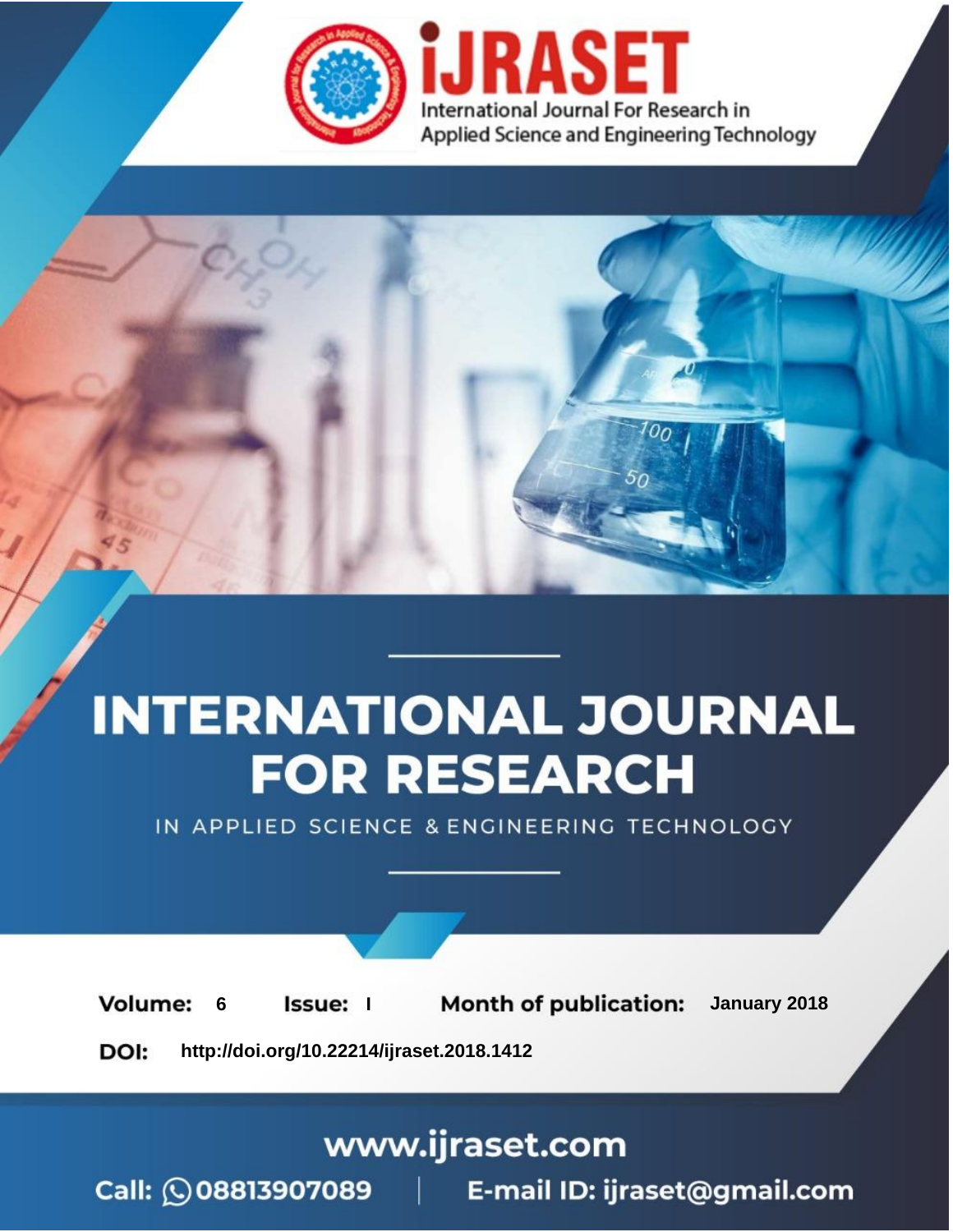

### **Function of Artificial Intelligence in Production Scheduling: A Critical Evaluation and Comparison of Key Approaches**

Brahma Datta Shukla<sup>1</sup>

*<sup>1</sup>Ph.D. Scholar Swami Vivekanand University, Sagar (M.P.), India*

*Abstract: Production scheduling is an element of operational research that relies on combinational optimization explained by discrete methods. This extensive area covers diverse variety of problems as; vehicle routing problem, bin packing problem and job priority. With the intention of solving these problems, operational research applies two main principles: exact methods which give the complete finest solution but resolve merely small sized problems, and approximate methods which give only good solution except resolve near real life sized problem. The next category provides various methods separated into- problem dedicated methods entitled heuristics and general method entitled metaheuristics. Several of these metaheuristic methods are guiding the literature of production scheduling for past two decade, as; Genetic Algorithm, Neural Network, and Fuzzy Logic which will be discuss in this paper. This evaluation shows that there are simply few research works which compare heuristic techniques on scheduling problem.* 

*Keywords: Production Scheduling, Artificial Intelligence, Metaheuristic Model, Genetic Algorithm, Fuzzy Logic*

#### **I. INTRODUCTION**

Scheduling and sequencing is a structure of decision-making that plays a crucial task in manufacturing and service industries. In the existing competitive surroundings, efficient sequencing and scheduling has become a requirement for endurance in the marketplace. Companies have to congregate shipping dates who have been dedicated to customers, as malfunction to do so might consequence in noteworthy loss of benevolence. They also have to plan activities in such a mode as to employ the resources accessible in a wellorganized way.

The major concerns connected with scheduling of FMSs are machine loading, tool planning, part routing and allocation, material handling device assignment, and routing in addition to task timing problems [34]. It is a decision making procedure with the objective of optimizing one or more objectives. The resources and tasks in an organization can obtain many forms. The task can be activated in a production process. Each task may have a assured priority level, an initial possible starting time, and a due date. The intentions also can take many appearances. One aim may be the reduction of completion time of the last task, [34] and one more may be the reduction of the number of tasks completed after their respective due dates. [30]

#### *A. Production Scheduling Trend in Manufacturing*

Scheduling begin to be taken sincerely in manufacturing at the commencement of  $20<sup>th</sup>$  century, with the work of Henry Gantt and other pioneers. Though, it took several years for the first scheduling publications to emerge in industrial engineering and operation research literature. A few of the first publication emerged in Naval Research Logistics Quarterly in the early on 1950s and contained consequences by S.M Johnson and J.R Jackson. Throughout the 1960s a noteworthy amount of works was done by dynamic programming and integer programming formulations of scheduling problems. After Richard Karp's famous paper on complexity theory, the research in the 1970's centered mostly on the complexity hierarchy of scheduling problems. In1980s, numerous different directions were trailed in academic world and industry with the augment amount of consideration paid to stochastic scheduling problems. In addition, as personal computers started to pervade manufacturing services, scheduling systems were being enlarged for the generation of usable schedule in practice. This system design and expansion was, and is, being completed by computer scientists, operations researchers and industrial engineers.

By the ending of 1970's and early in 80s researchers started using Artificial Intelligent (AI) as a means to manage with ambiguity reasoning in production scheduling [4]. Within these years substantial quantity of effort has been intended for towards the depiction and manipulation of unsure information. For last two decades the matter of ambiguity is an important contemplation during any decision-making process and scheduling is no exception [19, 30]. Inside the scheduling domain there is a large extent of insecurity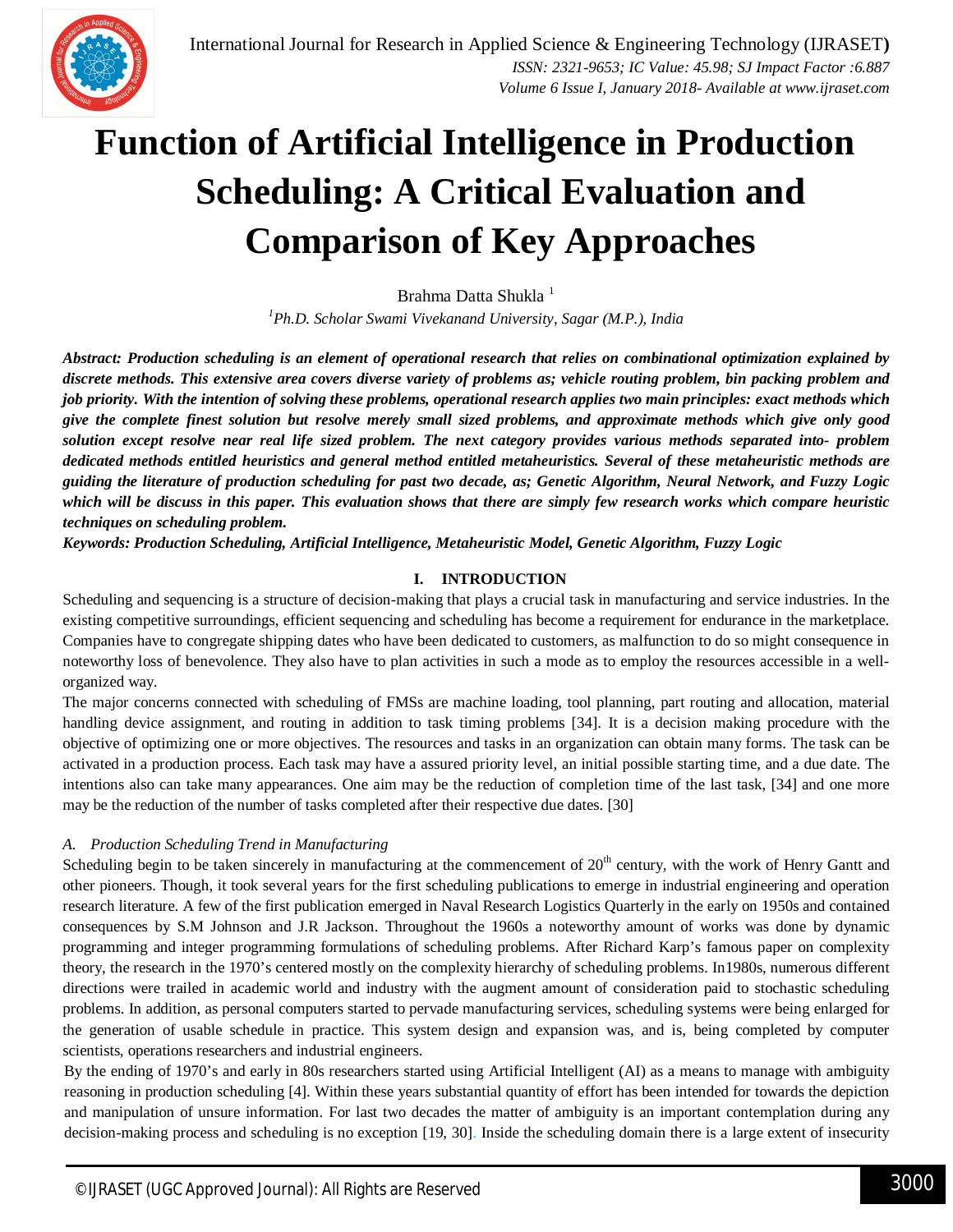

International Journal for Research in Applied Science & Engineering Technology (IJRASET**)**

 *ISSN: 2321-9653; IC Value: 45.98; SJ Impact Factor :6.887 Volume 6 Issue I, January 2018- Available at www.ijraset.com*

both from environmental uncertainties (machine breakdown or rush orders) and scheduling uncertainties (repercussions of which are exponential and thus too costly to evaluate) which measured by recent researchers [1, 6 and 30].

In this paper concise investigation has been done on modern literatures in production scheduling by utilizing Artificial Intelligence (AI) as a retort to scheduling uncertainties (see Figure 1). Three main AI methods amongst modern literature have been extending in next sections. Consequently, section 2 presents the application of fuzzy method, whereas section 3 presents the application of neural network in production scheduling problem while section 4 deals with genetic algorithm in this subject. Finally, a certain explore expanded for hybrid artificial intelligence in section 5.



Figure 1 components of an Intelligent Production Scheduling

#### **II. FUZZY LOGIC SYSTEM**

Fuzzy set theory was commenced in 1965 by Zadeh [32,33]. Fuzzy sets and their expansion to dealing with linguistic variables [33] were later on successfully engaged in many engineering applications. Fuzzy sets are as well mainly helpful in control problems, due to the advance of fuzzy logic systems (FLS), broadly described in the literature (e.g., [19, 21]). Using fuzzy logic to control flexible manufacturing systems seems very suitable due to its lenience in coping with unsure data, in company with the multi-objective nature of the problem. Hintz and Zimmermann [14] are most likely the first to suggest a production planning and control system that uses fuzzy set theory. The attractive part of their work consists in the application of fairly accurate reasoning methods to equally the sequencing and the priority setting problems. The authors build up a hierarchy of elements that are significant to make a choice in both cases. This methodology is fairly general, thus it can be easily customized and extended by altering the backgrounds. The resultant of the rules is the next job to be entered into the system (sequencing) or to be processed (priority setting).

The performance of this fuzzy controller is evaluated to common heuristics via discrete event simulations of a particular FMS configuration [14]. As a consequence, fuzzy expert systems seem to execute improved then heuristics in terms of mean waiting time, number of in-time (i.e., not late) parts and indicate machine utilization. This approach is very pioneering for introducing a fuzzy expert approach to scheduling, but it also endures from being an early approach, in that it merely considers sequencing and priority setting. Furthermore, the scheduling rules are predestined with human expert assist and no explicit design procedure is presented. The manifold objective nature of the problem is also not systematically investigated, since the comparison with heuristic approaches is completed on a limited number of production objectives.

Choobineh and Shivani [5] move toward the priority setting and routing problems using fuzzy set theory along with possibility theory. Fuzzy sets are utilized to model the improbability of data and the elusiveness involved with human planning. For every probable routing of a part, a collective prospect allocation is determined according to the possibility allocations of single characteristics of a resource. These possibility allocations are combined into one cumulative possibility allocation, via a weighted average, with weights being (trapezoidal) fuzzy numbers expressing the significance of the given aspect (i.e., indifferent, not important, somehow important, important, very important). In this study no evaluations with standard heuristics are presented, furthermore the multiple intention nature of the problem is not accounted for, since Work In Process (WIP), due dates, utilization and tardiness are not clearly measured.

Watanabe et al. [29] recommend a fuzzy scheduling method for job shops, that they name FUZZY. The merely problem that they essentially attack is the priority setting problem for a free machine choosing in its buffer the next job to serve. The authors consider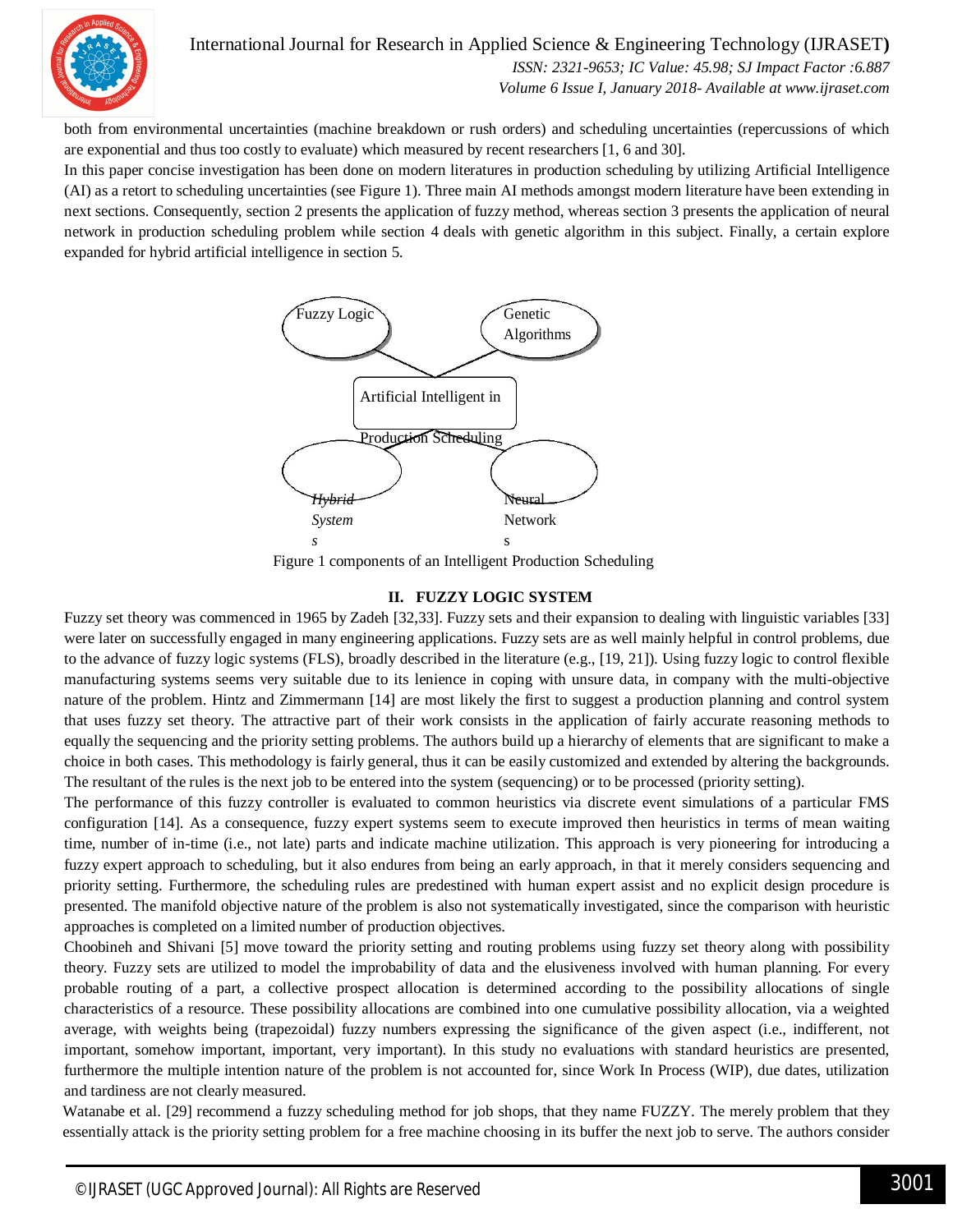

International Journal for Research in Applied Science & Engineering Technology (IJRASET**)**  *ISSN: 2321-9653; IC Value: 45.98; SJ Impact Factor :6.887 Volume 6 Issue I, January 2018- Available at www.ijraset.com*

clients stipulate and split the orders into three categories: normal, express and just in time (JIT). The projected fuzzy scheduler utilizes non-singleton fuzzifier, max-min inference and center of gravity defuzzifier. All the relationship functions are triangular. The fuzzy scheduler was afterward tested through computer simulations and measure up to general priority setting heuristics, specifically, SPT, LS and HPFS. In all the standard tests, FUZZY created the highest profit, but simply average delay performance. Watanabe's work is restricted to one scrupulous feature of scheduling and does not regard as some significant objectives like WIP, throughput and utilization. The anticipated fuzzy method is very restricted in that it merely uses two rules and two fuzzy sets for each predecessor.

Further, Angsana and Passino [2] appear to be the first to encompass a more organized move toward the problem. They proposed a fuzzy controller intended for the priority setting problem beside with a method that can be used for mutually design and adaptation. This comprises the real innovation of their work, although at a very beginning stage. The authors at first believed that the problem of a solitary machine and construct a fuzzy controller (FC) for it. Taking into consideration, an FMS where each machine has such a controller a distributed fuzzy controller (DFC) is attained. It is tacit that every machine has a diverse buffer for every part type. By using the buffer levels they employ a fuzzy version of the apparent largest buffer (CLB) heuristic policy. This policy tries to vacant the fullest buffer giving precedence to the parts it contains. The authors wrap up that it is not constantly better to use a large number of fuzzy sets.

Tavakoli-Moghadam et al. [27] endeavor to reduce the total weighted tardiness and makespan concurrently. In solitary machine scheduling problem, a projected fuzzy multi-objective linear programming (FMOLP) method is applied regarding the on the whole acceptable degree of the decision maker (DM) satisfaction.

In view of the complexity of scheduling problem [25] a variety of researches confirmed that fuzzy logic would be proficient technique to resolve production scheduling, as an NP hard problem.

#### **III. ARTIFICIAL NEURAL NETWORKS**

Artificial neural networks (ANNs) are presently extensively used in numerous engineering applications. These connectionist structures try to imitate the human brain by means of a distributed neural-synaptic-cognitive structure. Artificial neural networks have deeply full-fledged since the early discernment and associative memories. In a number of way they can be considered as a "overly parameterized" nonlinear function whose weights can be evaluated by optimizing some assessment of performance of the network (generally its "distance" by a set of given test points). For more comprehensive readings on ANNs, Kosko [19] and Haykin [13] are recommended. ANNs proposed advantages like the possibility of learning, the subsistence of several structures for the accomplishing of particular aims, high speed (in the utilization phase) and ultimate hardware implementation. Additionally, they might be sluggish to train and the set of "weights" (parameters) that they finally do not encompass an actual physical significance to the user. These, all along with the actuality that fuzzy systems can be considered as adaptive networks and thus trained with the similar exemplars used for neural networks, make fuzzy logic systems a more appropriate means for engineering applications. Nevertheless, some attractive applications of ANN to the scheduling problem subsist in the literature and they are momentarily appraised in the subsequent.

Lo and Bavarian [20] employ a Hopfield neural network to analytically solve the assignment problem of parts to resources. This neural network is extensive to a three dimensional structure called neuro box network (NBN) where the three axes correspond to time, machine and part. The authors diminish an energy function equivalent to the time needed to implement the schedule with the accumulation of some terms analogous to the feasibility of the given schedule. Thus, their approach comprises in using a Hopfield neural network to resolve a controlled minimization problem having as an objective function the span of the schedule. The consequences are presented in term of convergence of the technique but no comparison with general heuristics is given. Furthermore, merely one production objective is measured and the approach is prognostic. Although usually real-time approaches are chosen, in this case a vital factor is the learning speed of the network.

Hao et al. [11] recommend a three phase decisional structure intended for the routing problem in addition to the assortment of the transportation unit (i.e., AGV) to use. The first stage is a filtering stage where among all the routing possibilities the unfeasible ones (e.g., routing to a failed machine) are expelled. One neural network with one concealed layer is used and no mention is given to its training, as well a "right" choice of weights. In the second stage, the results of the first phase are used to conclude the best one among all the feasible options. An optimizing modified Hopfield-Tank neural network is used. The steady output of this network communicates to the routing most suitable for the present system state. Finally, the third stage determines the appropriate series of actions required to follow the selected route. A self-organizing Kohonen network is used. This network has the benefit of being initialized with a solitary node and to mechanically advance throughout process of adding up and removal of nodes. Hao et al. [11]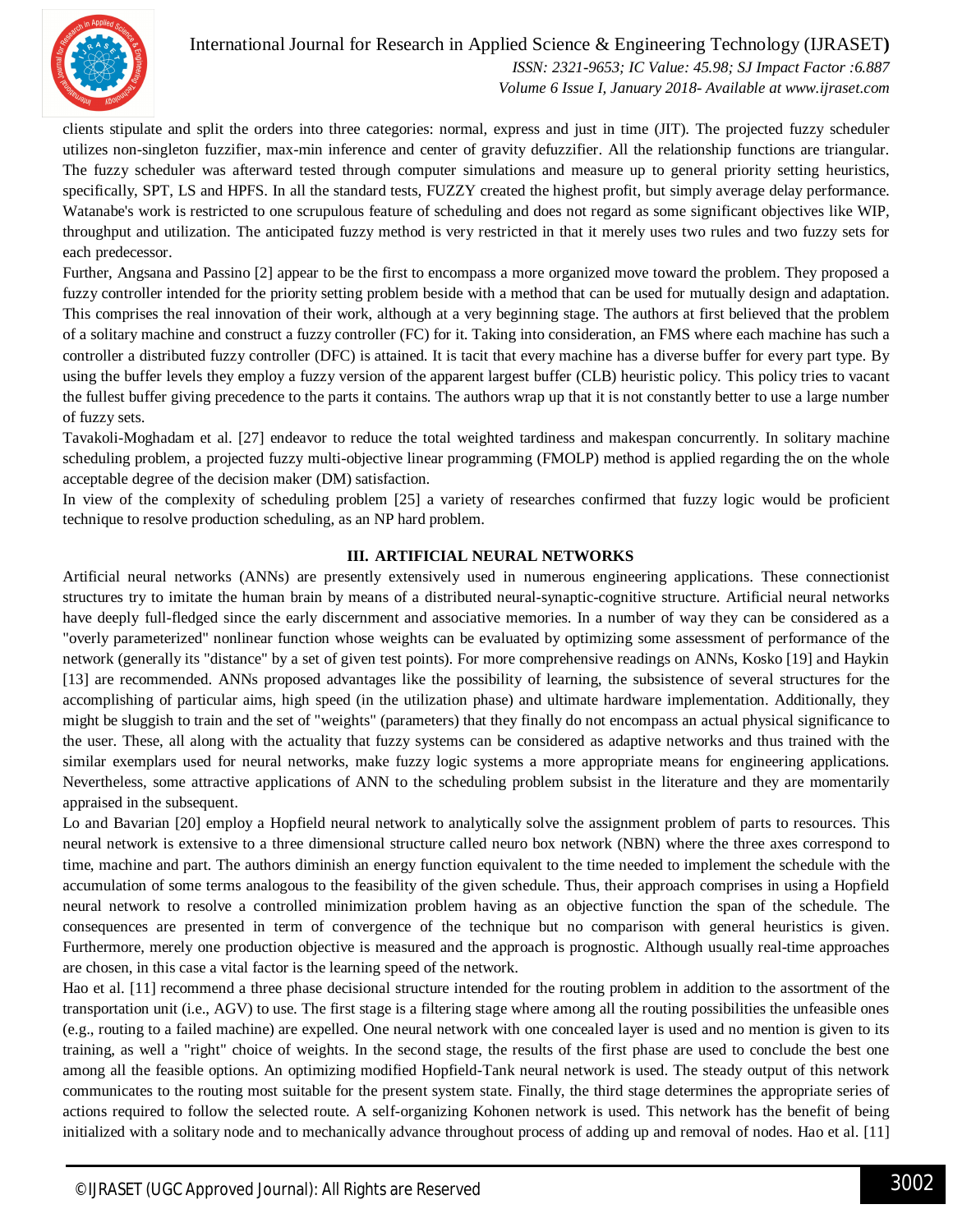

International Journal for Research in Applied Science & Engineering Technology (IJRASET**)**  *ISSN: 2321-9653; IC Value: 45.98; SJ Impact Factor :6.887*

 *Volume 6 Issue I, January 2018- Available at www.ijraset.com*

do not offered any evaluation result or testing of the approach, although the execution on a given FMS configuration is conversed. Within its own restrictions, this work is appealing as of the consideration of the stage division of the problem. Certainly such a structure is open to alteration of one or more of its stages, keeping the others the equivalent.

#### **IV. GENETIC ALGORITHMS**

Genetic algorithms are an optimization method that is proficient for multifaceted and high-dimension problems with *asymmetrical*  objective functions where usually gradient-based methods fall short. They were commenced by Holland 15in 1975 and afterward developed by Goldberg [10] among others. These algorithms demeanor a random search starting from an initial population that iteratively *develops* via certain operators. This *evolution* corresponds to stirring in the direction of areas in the search space analogous to the greatest of a specified objective function that symbolize the *fitness* of a exacting individual (solution). Since of their individuality GAs seem to be predominantly suited for scheduling problem, as also remarked by Tsang in a relative study of scheduling approaches [28]. Given their nature, GAs is utilized for predictive scheduling, specifically, to determine an optimal schedule at the commencement of a fixed time horizon. This is most likely the limit in the use of GAs for scheduling purposes. With the rising computational power accessible at decreasing costs GAs may turn into particularly suited for a predictive scheduling that move towards reactive scheduling. Definitely by decreasing their embattled time horizon they might be used in a extrapolative fashion on very small time steps, thus resembling a real-time approach. The very key of this development of the role of GAs stands in the objective function assessment time. If very little assessment times can be accomplished then a quasi real-time solution can be established. Constraint representation and expression is one more problem with GAs, although some solutions subsist. In the subsequent a few examples of use of GAs in scheduling are scheduled very briefly to show some of the obtainable approaches.

Gen et al. [6], Kim and Lee [17] and Asadzadeh and Zamanifar [3] employ a GA to determine a schedule for a job-shop. The objective function is the schedule span. Falkenauer and Bouffouix [8] use a GA to resolve a schedule for a job-shop where the objective is tardiness reduction and earliness maximization. Sittisathanchai et al. [26] proposed a GA for job-shop scheduling. The aim is the minimization of the schedule span along with its cost. The cost of the schedule is clear in stipulations of lateness and operations progress. Dorndorf and Pesch [6] use a GA as a training source for several standard heuristics. A job-shop scheduling problem is measured, where the purpose is the reduction of the schedule span. Holsapple et al. [16] use a GA to present random instances to a predictive AI based FMS scheduler. The scheduler be trained autonomously from these instances.

#### **V. HYBRID SYSTEMS**

Malakooti et al [21] expanded a scrutinizing and supervising system for machining operations using in-process deterioration for monitoring and adaptive feed forward ANNs for supervising. The monitoring system envisages tool life by means of diverse sensors for congregation information stand on regression model that permits for the distinctions involving tools and different machine setups [22]. The regression model constructs its forecast by using the narration of other tools and combining it with the information attained about the tool under contemplation. Ming et al. [23] has combined expert systems and NNs to build up a CAPP system. Other endeavors have been made to use AI in managing dependent demand inventories. A wider conversation can be originate in the appraisal of [24]. Table 1 is summarizing the evaluation techniques.

|           |                        | Reference                                                                    |
|-----------|------------------------|------------------------------------------------------------------------------|
|           |                        |                                                                              |
| Technique | <b>Fuzzy Logic</b>     | Angsana and Passino [2] Choobineh and Shivani [5] Hintz and Zimmermann       |
|           |                        | [14] Kosko [19] Tavakoli-Moghadam et al. [27] Runkler et al. [25]            |
|           | Genetic Algorithms     | Asadzadeh and Zamanifar [3]Dorndorf and Pesch [6] Gen et al [9] Goldberg     |
|           |                        | [10] Holland [15] Holsapple et al[16] Sittisathanchai et al[26] Tsang, [27]  |
|           |                        | Falkenauer and Bouffouix [8]                                                 |
|           |                        |                                                                              |
|           | <b>Neural Networks</b> | Hao et.al [11] Haykin [13] Kosko [19] Lo and Bavarian [20]                   |
|           | <b>Hybrid Systems</b>  | Malakooti et al [21] Ming et al [23] Proudlove et al [24] Maziane et al [22] |
|           |                        |                                                                              |

Table 1 **:** Artificial Intelligent techniques in production scheduling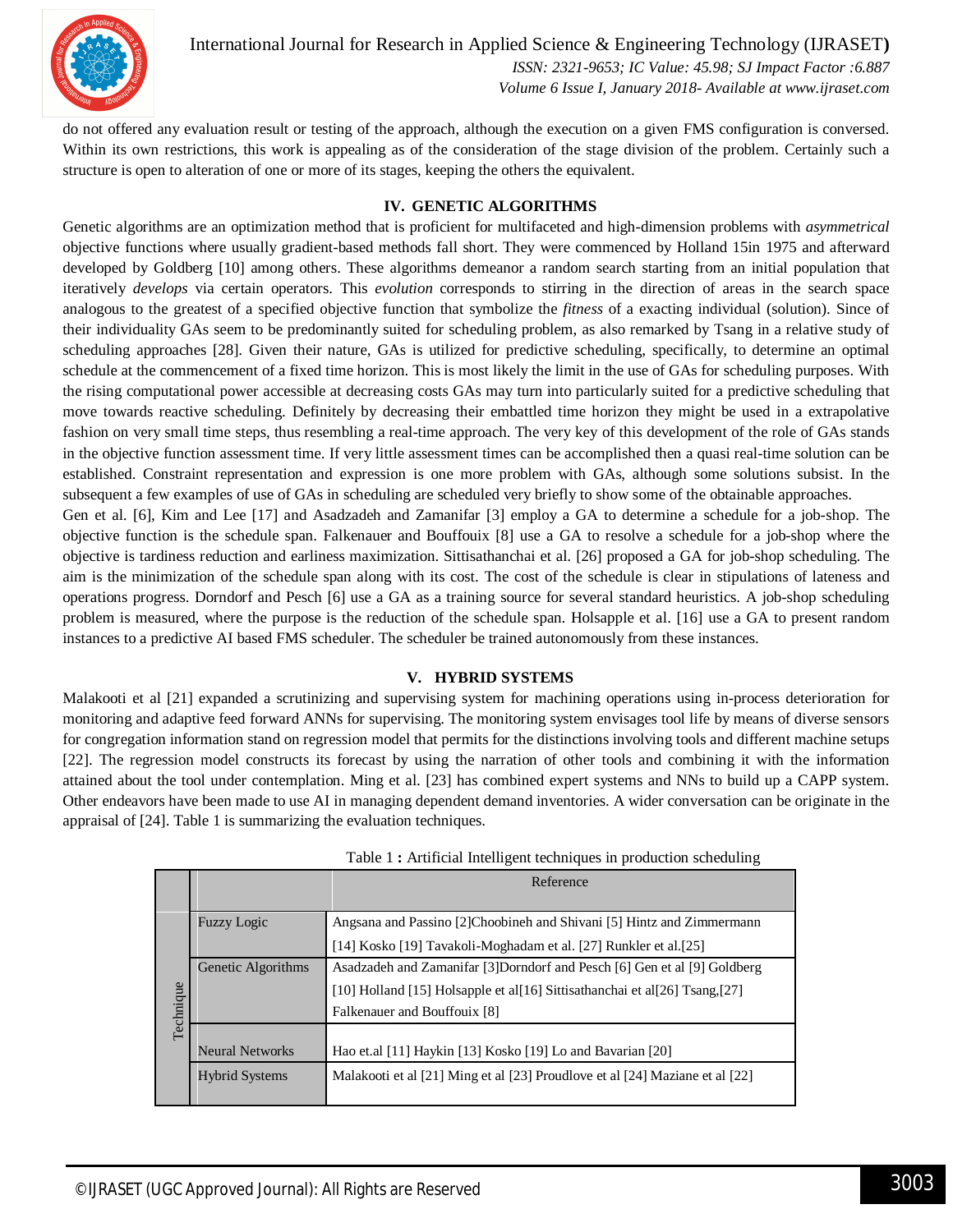

International Journal for Research in Applied Science & Engineering Technology (IJRASET**)**

 *ISSN: 2321-9653; IC Value: 45.98; SJ Impact Factor :6.887*

 *Volume 6 Issue I, January 2018- Available at www.ijraset.com*

#### **VI. CONCLUSIONS**

In this paper an assessment of fuzzy methods for scheduling in flexible manufacturing system was made. Essentials of neural, AI based and GA based methods were presented also. Every fuzzy approach, in addition the one presented by Angsana and Passino [2], lacks of a methodical design procedure that could hold for diverse FMS configurations. On the contrary, all neural network based methods have a design procedure that fundamentally consists in the preparation of the network. This type of training has shortcomings in stipulations of speed and data collection. Deciding how to assess the reward for a given action is crucial in executing any of these methods and can be a quite multifaceted task. This comprises one of the major impediments in developing design and adaptation solutions. Every fuzzy approach, moreover the one of Hatono et al. [12], employ rules also based on some fuzzy version of offered heuristics or based on expert knowledge. This means already working and tested solutions can be personified in the fuzzy framework and optimized. Both neural and AI-hybrid based approaches are based on a few production objectives, usually only one of them. This is simply elucidated given the kind of neural network training or inductive learning.

Not all the assessment methods were tested and compared to heuristic or already accessible solutions. Furthermore if they were, they would barely compared in conditions of a inadequate number of production objectives. This depiction of the state of the art in intelligent methods for scheduling in FMS illustrates the specific requirement for a systematic design process based on diverse intentions. Additionally the design procedure ought to also account for the stochastic and vibrant nature of the system. Some broad changeable structure for designing according to multiple production objectives with diverse degrees of significance is absent. Such a structure could be the first step towards a actually adaptive solution to the scheduling problem. On these principles, the use of fuzzy logic seems very appropriate. Certainly fuzzy multiple attribute decision making methods could propose the benefit of being capable to deal with multiple and divergent objectives. Fuzzy logic systems might be used to deal with vague and indistinct data and to code expert's knowledge. Fuzzy methods can also take benefit of rules, as expert systems, and deal with elusiveness. Looking at fuzzy systems as some kind of viaduct between neural and AI based solutions it can be fulfilled that a fuzzy hybrid solution should be required.

#### **VII.FUTURE RESEARCH DIRECTION**

A present tendency in manufacturing plants is to move towards extremely flexible production systems that can react quickly to stipulate changes and to the dispensation of a variety of products. In luminosity of this truth new exemplar of Reconfigurable Manufacturing System (RMS) introduced [18]. By expansion of this new notion, further work should be scheduling to put RMS facets into consideration and accept different methods in reconfigurable surroundings.

#### **REFERENCES**

- [1] Adonyi, R., Biros, G., Holczinger, T., and Friedler, F., 2008,"Effective scheduling of large-scale paint production system," Journal of Cleaner Production, 16, 225-232.
- [2] Angsana, A., and Passino, K.M., 1993,"Distributed intelligent control of flexible manufacturing systems," Proceeding of the 1993 American Control onference, 1520-1524.
- [3] Asadzadeh, L., and Zamanifar, K., "An agent-based parallel approach for the job shop scheduling problem with genetic algorithms," Mathematical and Computer Modeling. (in press)
- [4] Berry, P.M., 1993, "Chapter 3: Scheduling and Uncertainty Reasoning," appears in Scheduling of Production Processes, Dorn, J., Froeschl, K.A., (eds.), Ellis Horwood Publication, 31-47.
- [5] Choobineh, F., and Shivani, M., 1992, "Dynamic process planning and scheduling algorithm," Proceedings of the Japan/USA Symposium on Flexible Automation, ASME, 429-432.
- [6] Choy, K.L., Leung, Y.K., Chow, H.K.H., Poon, T.C., Kwong, C.K., Ho, G.T.S., and Kwok, S.K. "A hybrid scheduling decision support model for minimizing job tardiness in a make-to-order based mould manufacturing environment," Expert Systems with Applications. (in press)
- [7] Dorndorf, U, .and Pesch, E., 1995, "Evolution based learning in a job-shop scheduling environment," Computers and Operations Research, 22(1), 25-40.
- [8] Falkenauer, E., and Bouffouix, S., 1991, "A genetic algorithm for job-shop," Proceedings of the IEEE International Conference on Robotics and Automation, 1, 824-829.
- [9] Gen, M., Tsujimura, Y., and Kubota, E., 1994, "Solving job-shop scheduling problems by genetic algorithms," Proceedings of the IEEE International Conference on Systems, Man and Cybernetics, 2, 1577-1582.
- [10] Goldberg, D.E., 1989, Genetic Algorithms in search, optimization and machine learning, Addison-Wesley.
- [11] Hao, G., Shang, J.S., and Vargas, L.G., 1994, "A Neural network approach for the real time control of a FMS," Proceedings of the Hawaii International Conference on System Sciences, 3, 641-648.
- [12] Hatono, I., Suzuka, T., Umano, M., and Tamura, H., 1992, "Towards intelligent scheduling for flexible manufacturing: application of fuzzy inference to realizing high variety of objectives," Proceedings of the Japan/USA Symposium on Flexible Automation, ASME , 1, 433-440,.
- [13] Haykin, S., 1994, Neural Networks, Macmillan/IEEE Press.
- [14] Hintz, G.W. and Zimmermann, H.J., 1989, "A method to control flexible manufacturing systems," European Journal of Operational Research, 41 (3), 321-334.
- [15] Holland, J., 1975, Adaptation in Natural and Artificial Systems, The University of Michigan Press.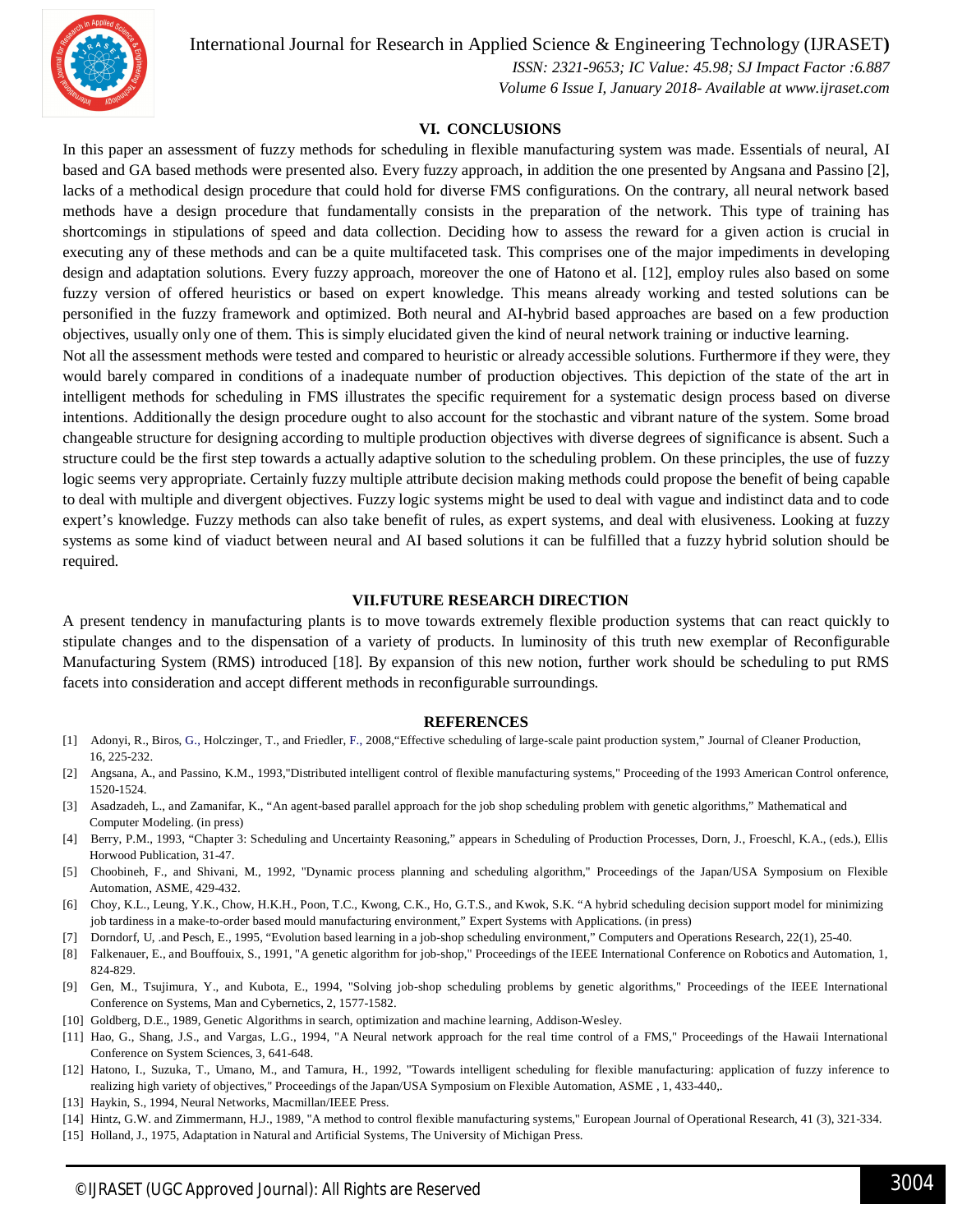

#### International Journal for Research in Applied Science & Engineering Technology (IJRASET**)**

 *ISSN: 2321-9653; IC Value: 45.98; SJ Impact Factor :6.887*

 *Volume 6 Issue I, January 2018- Available at www.ijraset.com*

- [16] Holsapple C.W., Jacob, V.S., Pakath, R., and Zaveri, J.S., "A Genetics-based hybrid scheduler for generating static schedules in flexible manufacturing contexts," IEEE Transactions on Systems Man and Cybernetics, vol. 23, n. 4, July-August 1993, 953-972.
- [17] Kim, G.H. and Lee, C.S.G., 1994, "An evolutionary approach to the job-shop scheduling problem," Proceedings of the IEEE International Conference on Robotics and Automation, 1, 501-506.
- [18] Koren, Y., Heisel, U., Jovane, F., Moriwaki, T., Pritschow, G., and Ulsoy, G., (1999), "Reconfigurable manufacturing systems". CIRP Annals Manufacturing Technology*,* 48(2), 527-540.
- [19] Kosko, B., 1992, Neural Networks and Fuzzy Systems a dynamical system approach to machine intelligence, Prentice Hall.
- [20] o, Z.P. and Bavarian, B., April 1991, "Scheduling with neural networks for flexible manufacturing systems," Proceedings of the IEEE International Conference on Robotics and Automation, 818-823.
- [21] Malakooti, B.B., Zhou, Y.Q., and Tandler, E.C., 1995, "In-process regression and adaptive multicriteria neural networks for monitoring and supervising mechaning operation," Journal of Intelligent Manufacturing, 6 (1), 53-66.
- [22] Maziane, F., Vadera, S., Kobbacy, K., and Nathan, P., 2000, "Intelligent systems in manufacturing: current developments and future prospect," Journal of Intelligent Manufacturing System, 11 (4), 218-238.
- [23] Ming, X.G., Mak, K.L. and Yan, J.Q. 1999,"A hybrid intelligent inference model for computer aided process planning," The International Journal of Manufacturing Technology Management, 10(6), 343-53.
- [24] Proudlove, N.C., Vaders, S., and kobbacy, K.A.H., 1998, "Intelligent management systems in Operations: a review", Journal of the Operational Research Society, 49(7), 682-99.
- [25] Runkler, T.A., Sollacher, R., and Revery, W., 2004, "Distributed Fuzzy Decision making for production scheduling," mathware and Soft Computing, 11, 211-244.
- [26] Sittisathanchai, S., Dagli, C.H., and Lee, H.C., 1994, "A genetic scheduler for job shops," Proceedings of the Artificial Neural Networks in Engineering Conference, 351-356.
- [27] Tavakoli-Moghadam, R., Javadi, B., Jolai, F., and Ghodratnama, A., 2010, "The use of multi-objective linear programming for solving a multi-objective single-machine scheduling problem," Applied Soft Computing, 10(3), 919– 925.
- [28] Tsang, E.P.K, January 1995, "Scheduling techniques a comparative study," BT Technology Journal, 13(1), 16-28.
- [29] Watanabe, T., Tokumaru, H,. and Hashimoto, Y., 1993,"Job-Shop scheduling using neural networks," Control engineering practice, 1( 6), 957- 961.
- [30] Wu, D., and Ierapetritou, M., 2007, "Hierarchical approach for production planning and scheduling under uncertainty," Chemical Engineering and Processing, 46(11), 1129–1140.
- [31] Yalaoui, N., Dugardin, F., Yalaoui, F., Amondeo, L., and Mahdi, H., 2010, "Chapter 8: Fuzzy Project Scheduling," appears in Production Engineering and Management under Fuzziness, Kahraman, C., Yauz, R. (eds.), Springer Berlin, Heidelberg, 143 – 170.
- [32] Zadeh, L.A., 1965, "Fuzzy sets," Information and Control, 8, 338-353.
- [33] Zadeh, L.A., January 1973, "Outline of a new approach to the analysis of complex systems and decision processes," IEEE Transactions on Systems, Man and Cybernetics, 3(1), 28-44.
- [34] Zeballos, L.J., "A constraint programming approach to tool allocation and production scheduling in flexible manufacturing systems," Robotic and Computer-Integrated Manufacturing*,* (in press).

#### ABOUT THE AUTHOR